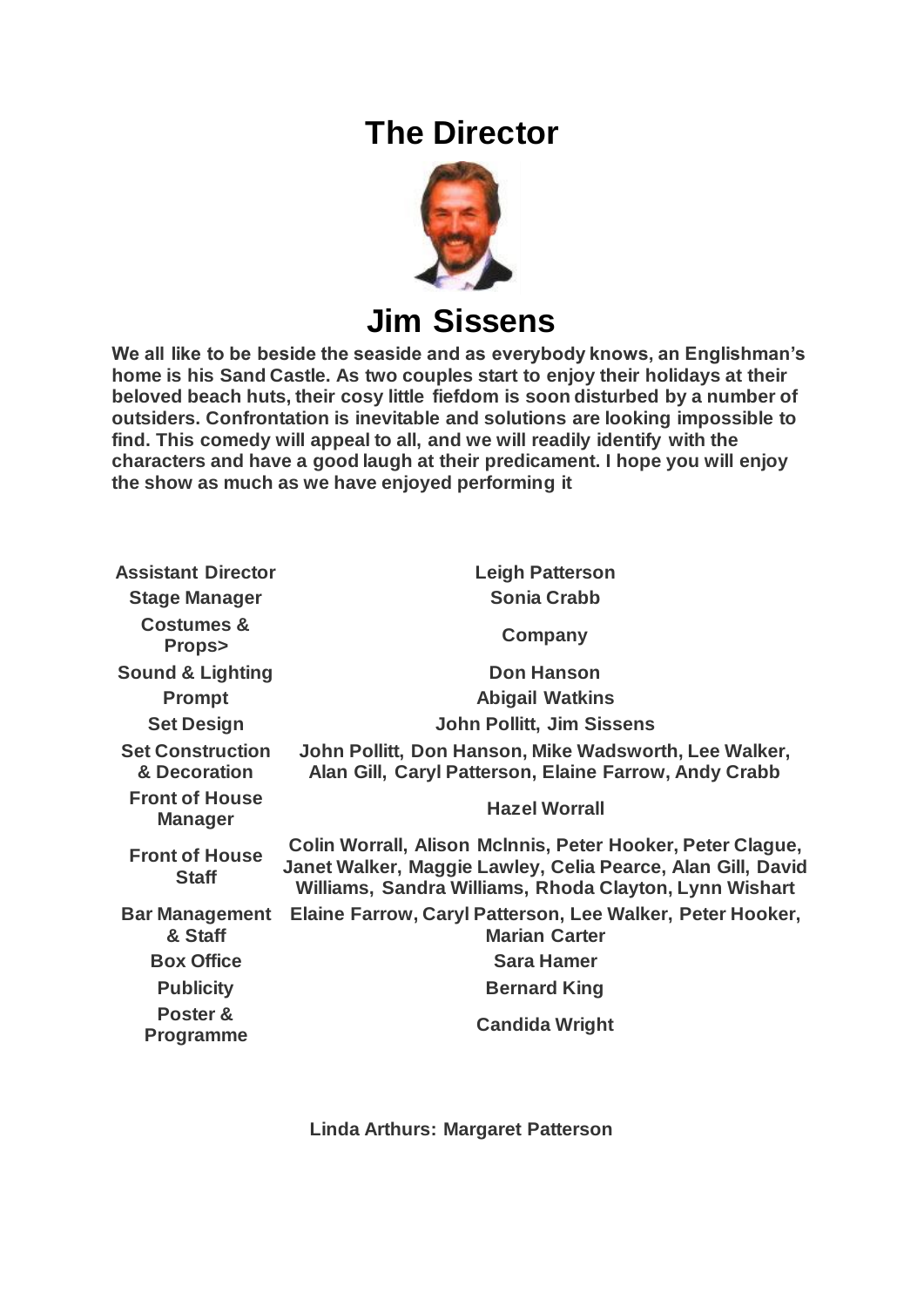

**Linda has played a variety of comic roles, including Mrs Fox in 'Dad's Army', foul-mouthed Emily in 'Tomb with a View' and in contrast, tragic Julia in 'State of Affairs'. hi panto, she last appeared as the wicked witch, Countess Cruella in 'Beauty and the Beast'. She loves her present role as Margaret which enables her to sit in a beach chair, read and drink endless cups of tea for the best part of the play!**

**Tony Lawley: William Patterson**



**Tony has appeared in a variety of Careline Productions including four pantomimes also 'Caught in the Net', 'Tomb with a View', 'Cash on Delivery' and more recently as the unfortunate, Allen - the dabbler, in 'Day of the Dog'. He is looking forward to the rather more sedate role of William.**

**Kaye Stubley: Bernice Billet**



**Kaye appeared as Rum Baba in Careline's panto 'Ali Baba' and also as Mrs Pike in 'Dad's Army'. She is enjoying her role as Bernice in Sandcastles, a wonderfully quintessentially English play. Complete with beach Huts, banter and boyfriend trouble!**

**Robin Baxter: Stan Billet**



**Robin joined Careline in 2002. With no acting experience, he was more than happy to work back stage. Then in 2008 he had the chance to play Pike in 'Dad's Army'. After that there was no stopping him! Since then he's played in numerous leading comedy roles. Robin grew up in Leigh-on-Sea in Essex, so he feels right at home with Sandcastles!**

**Robin Baxter- Tin Man**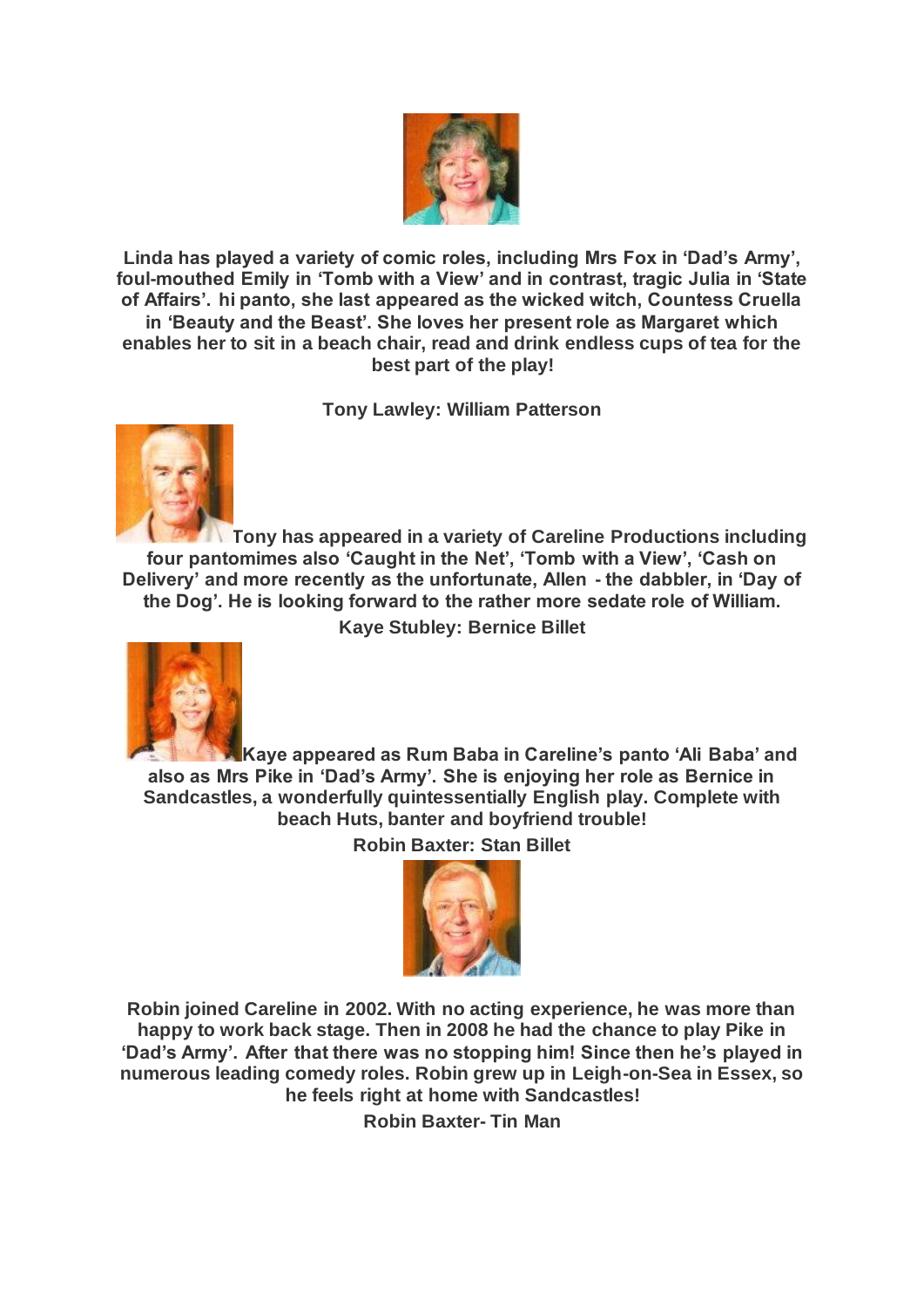

**Robin joined Careline in 2002 and was happy working back stage. But in 2008 he had the chance to play Pike in** *Dad's Army* **and then there was no stopping him. This is now his ninth major role, and this time Robin has used all his Blue Peter skills to make the Tin Man costume himself.**

**Candida Wright: Pauline**



**After playing several mad comedy characters in Panto. Candy has taken on the less energetic character of Pauline. "I did want a bit of a rest so sitting about on an English beach is fine" she said!**

**Elaine Farrow: 'Mother Billet'**



**Elaine has been with Careline since it's inception & is very proud of the fact that she is the longest serving member. She has played a wide variety of characters in Careline Theatre productions, including a cow, a goose, a horse and a camel, & tonight in the play 'Mother' is described as a 'miserable old trout'!! She hasn't been on the stage for 3 years, so please be gentle with her....**

**Dennis Arthurs: Doug**



**Dennis has been a member of Careline for the past six years having retired from teaching Drama and Theatre Arts before moving to Lliber. He has directed for Careline, appeared in a number of their pantomimes and plays and led Club Nights for the group. He enjoys fish and chips: this is just as well as he plays Doug, the owner of a chain of fish and chip shops!**

**Tori Thorman: Becky**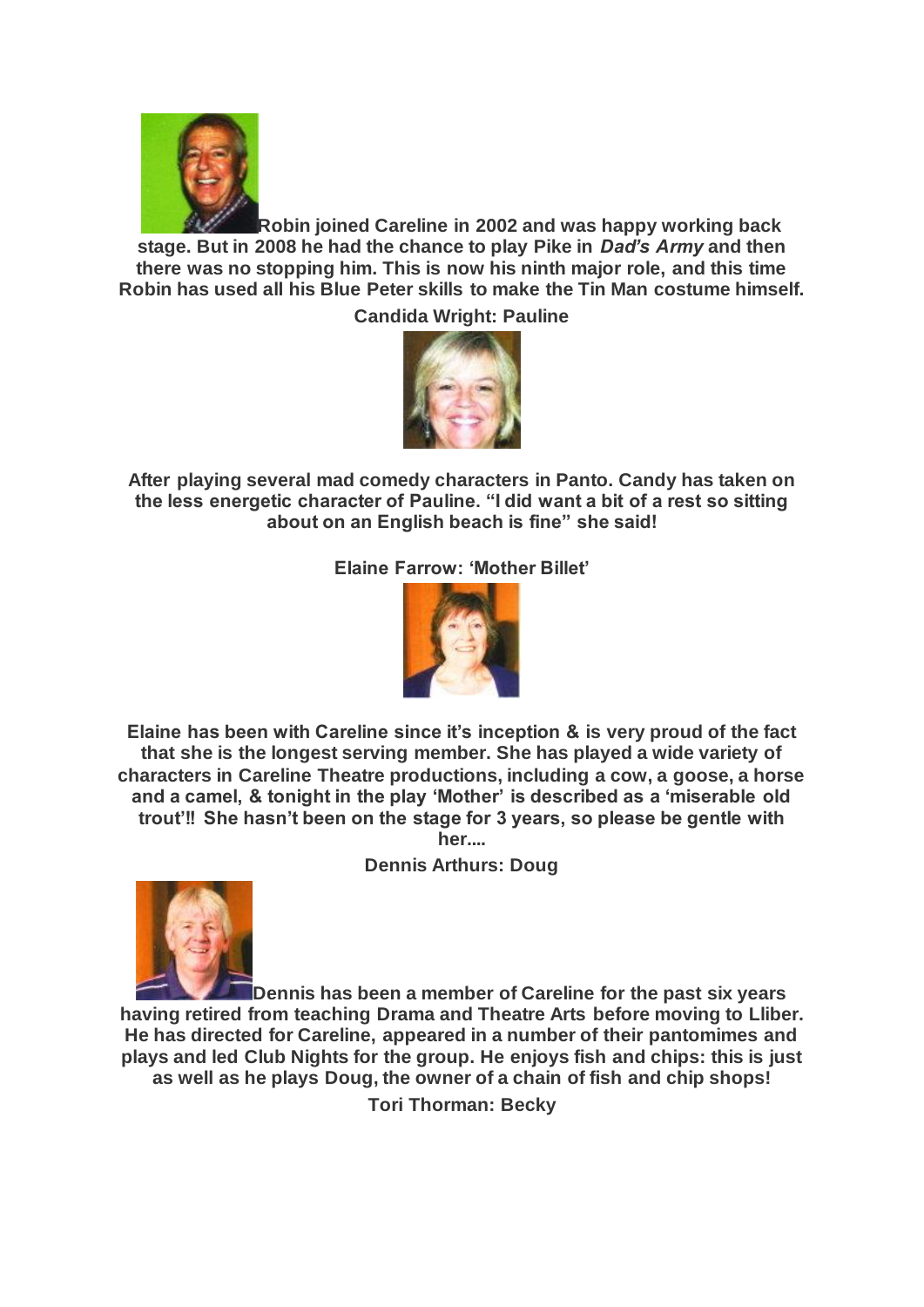

**Tori appeared in this year's panto, 'Jack and the Bean Stalk' playing Principle Girl 'Jill'. Having performed in the chorus singing and dancing in previous panto's this was a first for her and a great experience too. Tori has an ability to listen and learn in rehearsals and she is also very dedicated. She is fast becoming a young lady to watch on stage.**

**Yanna Geylenberg: Debs**



**Yanna who is German, lives in Alcalali and has been a member of Careline Kids for the past 4 years. At 13 years old she has already appeared in productions of 'It's not you it's me', the panto's, 'Snow White' and 'Jack and the Bean Stalk'. This is her first speaking part with Careline so she is very much looking forward to the play.**

**Helen Wadsworth: Ida**



## **Dorothy Fish: Mrs Newman**



**Brenda Taylor: Mrs Penfold**